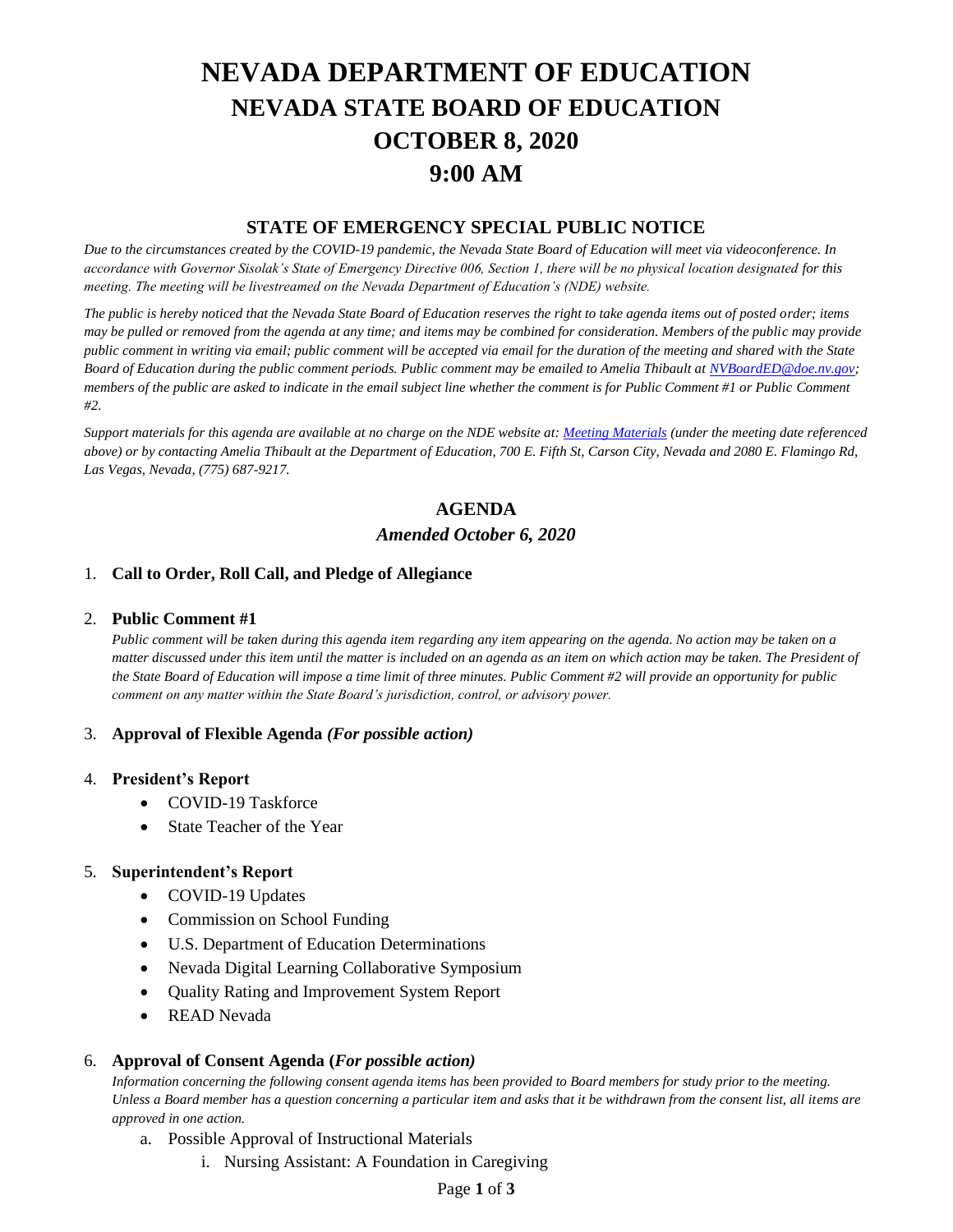- ii. Pre-Hospital Emergency Care
- iii. Medical Terminology for Health Professionals
- iv. 911 Emergency Telecommunications
- v. Veterinary Science 9-12: The Classroom
- vi. iCEV Agriculture Science
- vii. Horticulture Today
- viii. TWIG Science
- b. Possible Approval of Dual Credit Requests
	- i. Clark County School District
	- ii. Elko County School District
	- iii. Carson City School District
- c. Fiscal Year 2020 Class Size Reduction Reports
	- i. FY20 Q3 Report
	- ii. FY20 Q4 Report
- d. Possible Approval for Washoe County School District's Revised Work-Based Learning Program
- e. Possible Approval of the Career and Technical Education Interior Design Standards
- f. Possible Approval for the Nevada School Bus Out of Service Criteria
- g. Possible Approval for the Nevada School Bus Driver Training Manual
- h. Possible Approval for the Nevada Minimum School Bus Standards
- i. Possible Approval of the August 27, 2020 Minutes

# 7. **Information and Discussion regarding District & School Operations and Education during COVID-19** *(Information/Discussion)*

The Board will receive updates on the status and implementation of district reopening plans, operations, and services through the COVID-19 pandemic, as well as some of the supports, challenges, and successes of students and families across Nevada.

- Keith Lewis, Superintendent of Douglas County School District
- Tate Else, Superintendent of Eureka County School District
- Russell Klein, Superintendent of Lander County School District
- Rebecca Garcia, President, Nevada Parent Teacher Association

# 8. **Information and Discussion Regarding the English Mastery Council (***Information/Discussion)*

The Board will receive a presentation from the English Mastery Council regarding progress made in the 2019- 2020 school year, recommendations regarding legislative mandates, and English learner identification procedures.

- Karl Wilson, Education Programs Supervisor, Office of Student and School Supports
- Dr. Sharolyn Pollard-Durodola, Chair of the English Mastery Council and Professor of Early Childhood, Multilingual, and Special Education, University of Nevada, Las Vegas

# 9. **Information, Discussion, and Possible Action regarding the Proposed 2020 Nevada Academic Content Standards for Health (***Information/Discussion/For Action)*

The Board will receive a presentation on the proposed 2020 Academic Content Standards for Health for possible adoption.

- Dave Brancamp, Director, Office of Standards and Instructional Support
- Andrew Snyder, Education Programs Professional, Office of Standards and Instructional Support
- Shannon La Neve, Director of Humanities, Clark County School District
- Bonnie Preston, Middle School Health Teacher and SHAPE Nevada Vice President, Carson City School District